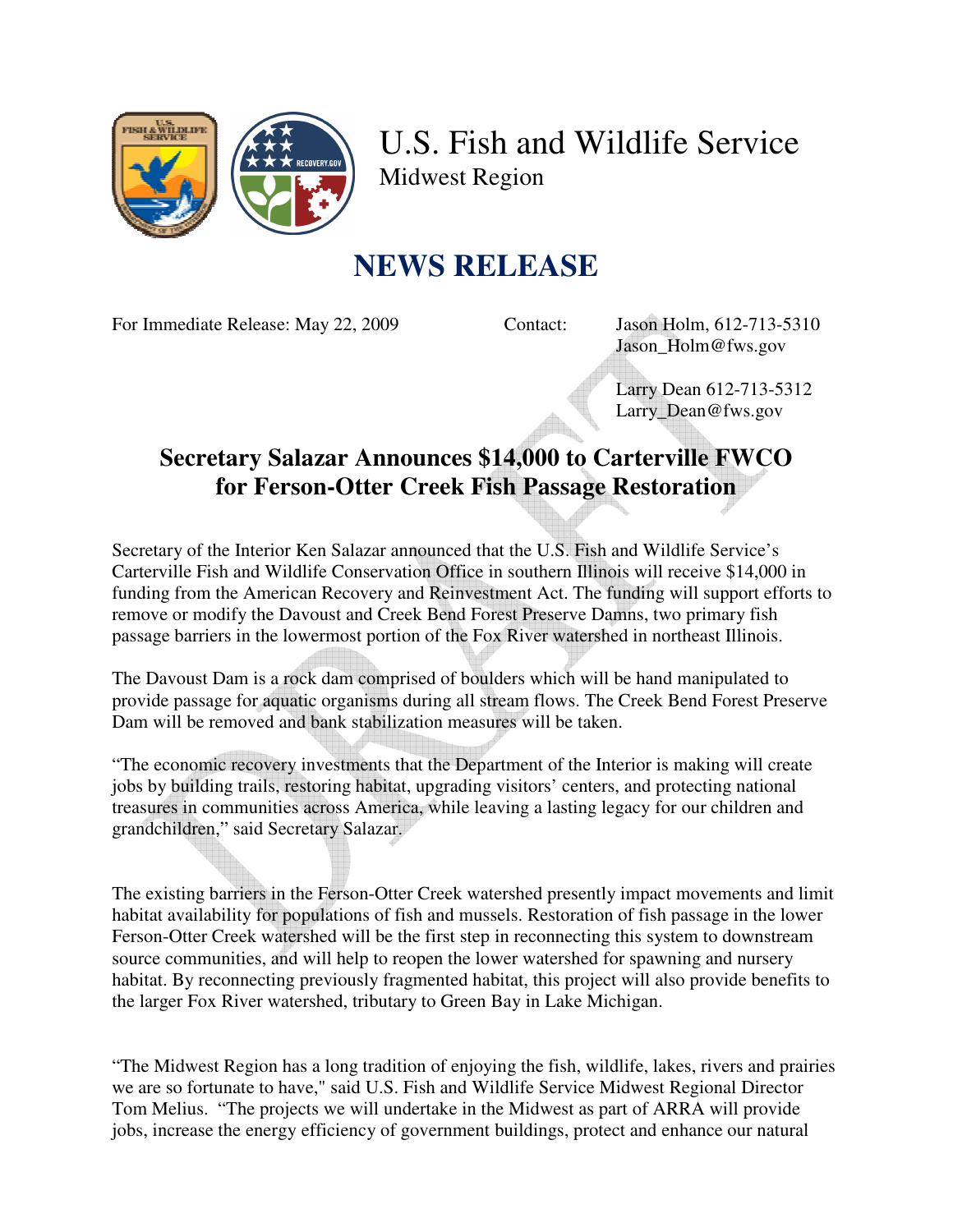resources, provide greater opportunities for people to enjoy those natural resources, and perhaps most importantly, help current and future generations understand and share our passion for the natural world."

Funding for these projects and hundreds more across the nation comes from the American Recovery and Reinvestment Act of 2009. Of the \$3 billion appropriated to the Department of the Interior, the Act provides \$280 million for the U.S. Fish and Wildlife Service – which includes \$115 million for construction, repair and energy efficiency retrofit projects at Service facilities, and \$165 million for habitat restoration, deferred maintenance and capital improvement projects. The Service will benefit from an additional \$10 million, which is administered by the Department of Transportation and is not included in the Service's \$280 million appropriation that will be used to rebuild and improve roads on several national wildlife refuges. Projects will immediately create local jobs in the communities where they are located, while stimulating long-term employment and economic opportunities for the American public.

Recovery Act projects address long-standing priority needs identified by the U.S. Fish and Wildlife Service through its capital planning process. The Service worked through a rigorous merit-based process to identify and prioritize investments meeting the criteria put forth in the Recovery Act: namely, that a project addresses the Department's highest priority mission needs; generates the largest number of jobs in the shortest period of time; and creates lasting value for the American public.

Under the American Recovery and Reinvestment Act, the Department of the Interior is making an investment in conserving America's timeless treasures – our stunning natural landscapes, our monuments to liberty, the icons of our culture and heritage – while helping middle class families and their communities prosper again. Interior is also focusing on renewable energy projects, employing youth and promoting community service.

For a full list of funded projects nationwide, go to the Department's Recovery Web Site at http://recovery.doi.gov/. For a list of Service projects, click on the Service's logo at the bottom of the page. Secretary Salazar has pledged unprecedented levels of transparency and accountability in the implementation of the Department of the Interior's economic recovery projects. The public will be able to follow the progress of each project on the recovery web site, which will include an interactive map that enables the public to track where and how the Department's recovery dollars are being spent. In addition, the public can submit questions, comments or concerns at recoveryact@fws.gov.

Secretary Salazar also has appointed a Senior Advisor for Economic Recovery, Chris Henderson, and an Interior Economic Recovery Task Force. Henderson and the Task Force will work closely with the Department of the Interior's Inspector General to ensure the Recovery Program is meeting the high standards for accountability, responsibility and transparency that President Obama has set.

The project costs listed are maximum amounts authorized and not set prices to complete the described projects. All projects are subject to federal rules and contracting practices to ensure appropriated funds are spent in a legal, accountable and transparent manner. All projects are subject to a competitive bidding process and contractors should bid each project based upon the complete project description and base their bid accordingly.